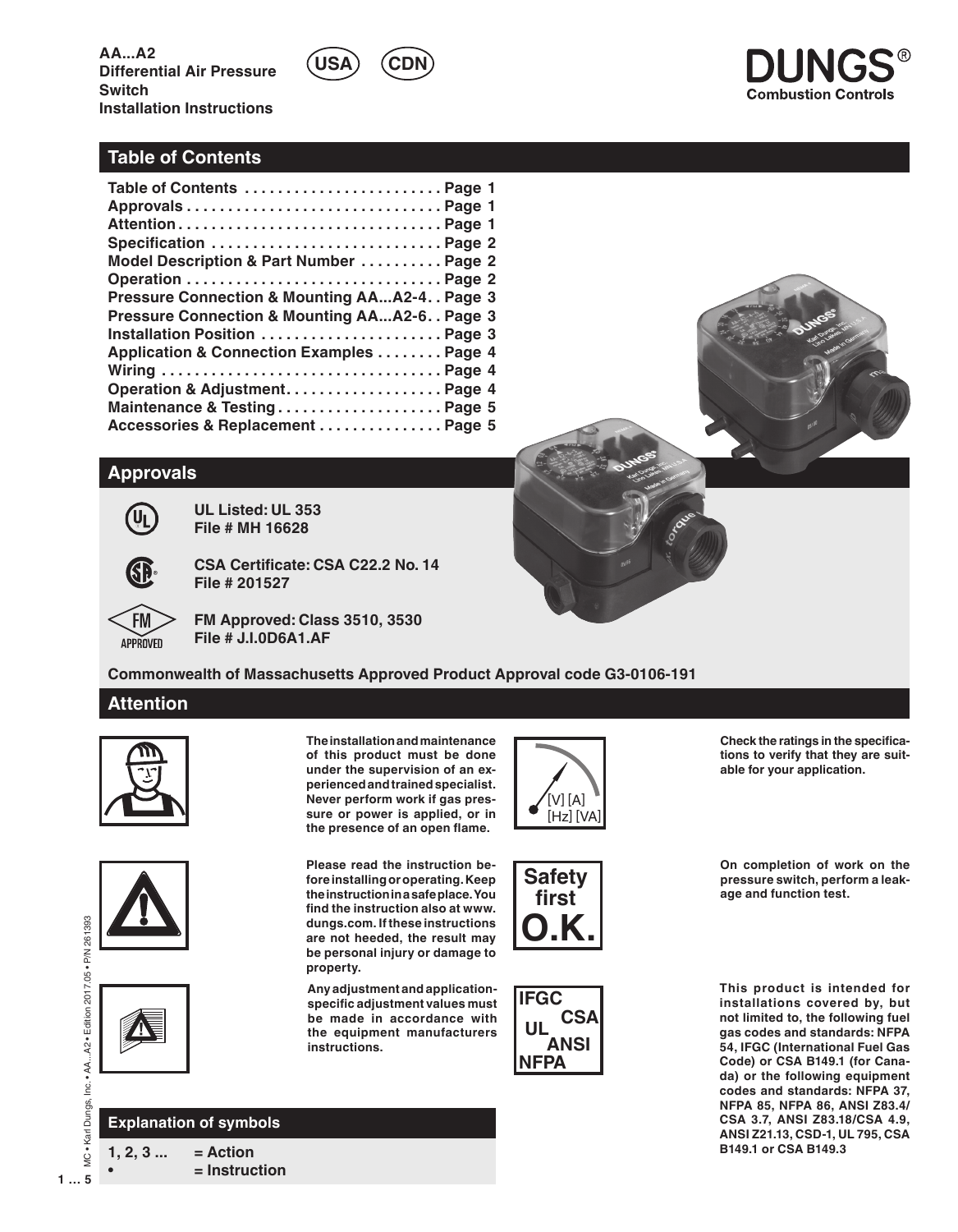# **Specification**

**AA...A2** SPDT differential pressure switch in pressure and vacuum ranges. The differential pressure acts via the diaphragm against the force of the setting spring on the microswitch. The pressure switch operates without any auxiliary power.





**Max. Operating Pressure**  $MOP = 7$  PSI (500 mbar)



**Electrical Connection** Screw terminals via 1/2" NPT conduit connection



**Ambient / Medium Temperature** -40 °F ... +140 °F  $(-40 °C ... +60 °C)$ 

Air and non-aggressive gases only. **Not** suitable for natural gas, propane, butane or other combustable

**Materials in contact with Gas** Housing: Polycarbonate Switch: Polycarbonate Diaphragm: NBR-based rubber Switching contact: Silver (Ag)

**Gases**

gases.





**Enclosure** NEMA Type 4

**Contact Rating** 5 A resistive,

3 A inductive @ 120 VAC 1 A max. @ 12 - 48 VDC



**Switch** SPDT **Switch action** Pressure, vacuum of differential pressure switch

| <b>Model Description &amp; Part Number</b> |                                                      |                                                                                          |                                      |                                                                                   |                                              |                                      |  |
|--------------------------------------------|------------------------------------------------------|------------------------------------------------------------------------------------------|--------------------------------------|-----------------------------------------------------------------------------------|----------------------------------------------|--------------------------------------|--|
| <b>Type</b>                                | <b>Version</b>                                       | <b>Description</b>                                                                       | Order No.                            | <b>Setting range</b><br>in. W.C.                                                  | <b>Switching</b><br>hysteresis<br>in. W.C.   | <b>Factory</b><br><b>Calibration</b> |  |
| $AA-A2-4-$<br>pressure switch              | $AA-A2-4-2$<br>AA-A2-4-3<br>AA-A2-4-5<br>$AA-A2-4-6$ | Hose connection<br>Hose connection<br>Hose connection<br>Hose connection                 | 266910<br>266911<br>266912<br>266913 | 1.20<br>$0.16 -$<br>$0.40 -$<br>$2.00 - 20.00$<br>$12.00 - 60.00 \le 1.2$         | $\leq 0.12$<br>$4.00 \le 0.20$<br>$\le 0.40$ |                                      |  |
| $AA-A2-6-$<br>pressure switch              | $AA-A2-6-2$<br>AA-A2-6-3<br>AA-A2-6-5<br>$AA-A2-6-6$ | Threaded connection<br>Threaded connection<br>Threaded connection<br>Threaded connection | 266932<br>266934<br>266936<br>266938 | 1.20<br>$0.16 -$<br>$0.40 -$<br>4.00<br>$2.00 - 20.00$<br>$12.00 - 60.00 \le 1.2$ | $\le 0.12$<br>< 0.20<br>$\le 0.40$           | 1ן                                   |  |

# **Operation**

# **Definition of switching hysteresis ∆p**

The pressure difference between the upper and lower switching pressures.



**2 2 … 5** MC • Karl Dungs, Inc. • AA...A2 • Edition 2017.05 • P/N 261393<br>**3**<br>**3 3 3 3**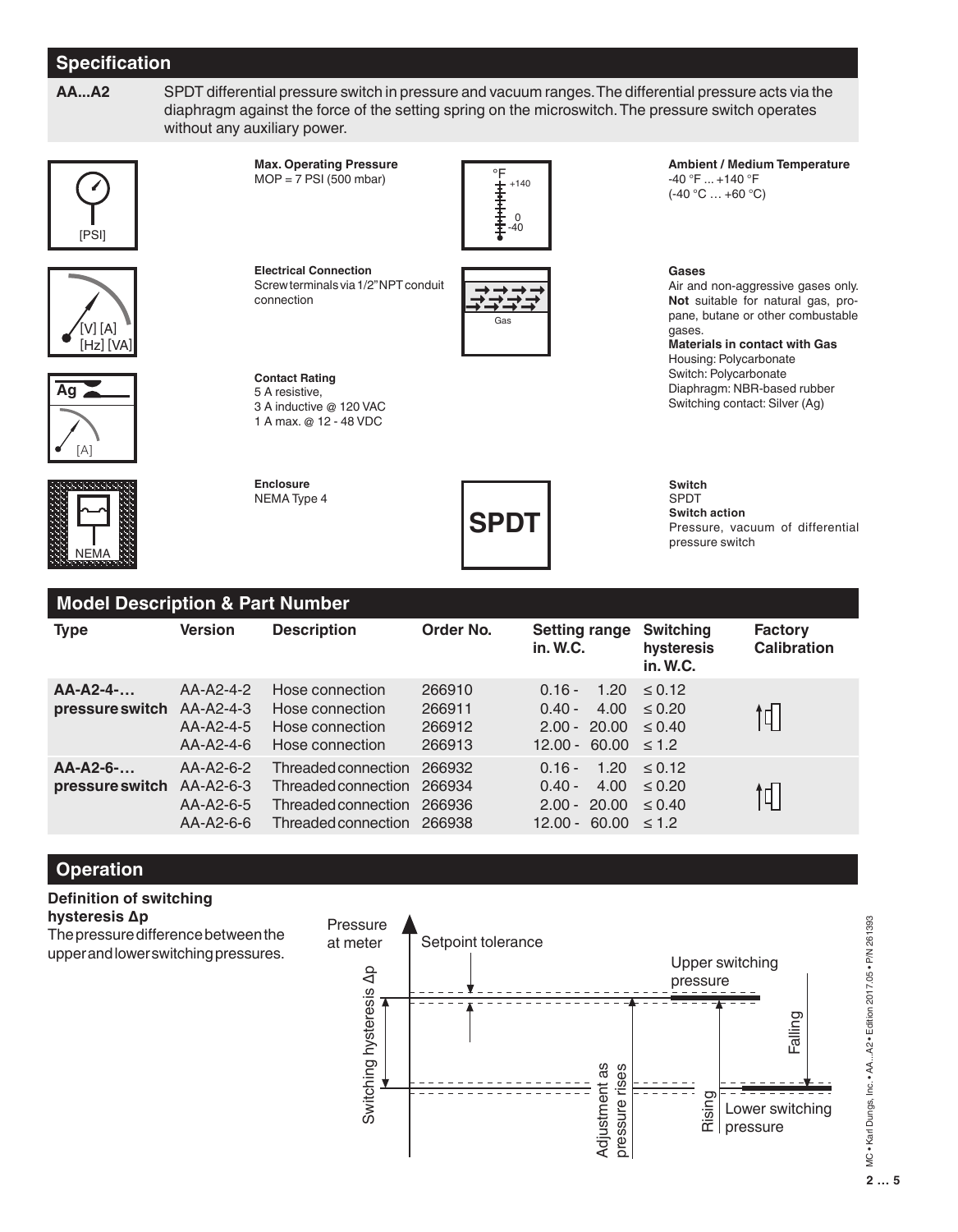# **Pressure Connection & Mounting AA...A2-4**

#### **AA...A2-4 Hose Connection**

- (1) Pressure connection  $(+)$   $\varnothing$  0.18"
- (2) Pressure connection (–) Ø 0.18"

# **AA...A2-4 Mounting Procedure**

- Use suitable hoses for the medium.
- Use a maximum 5/32" ID. hose
- Secure the hoses with a cable tie or a cable clip.

# **Pressure Connection & Mounting AA...A2-6**

## **AA...A2-6 Threaded Connection**

- Pressure connection (+) 1/4" NPT
- Pressure connection (–) 1/8" NPT
- Test nipple p  $(+)$  Ø 0.18"

# **AA...A2-6 Mounting Procedure**

- Apply good quality pipe sealant to the male threads only.
- Use 13/16" Wrench to secure the switch to the pipe.  **DO NOT Exceed 45 lb-in of Torque on 1/8" Connections DO NOT Exceed 60 lb-in of Torque on 1/4" Connections**
- After installation is complete, perform a leak test.

## **Test button (for AA-A2-6 series only)**

When the test button is pressed the **1/4" NPT** pressure connection is interrupted and the pressure below the diaphragm is relieved. The pressure switch changes the contact position from NO to NC. When the test button is released, the pressure is built up again and the switch changes to its original position.



| <b>Installation Position</b> |                                                                                                                                                  |
|------------------------------|--------------------------------------------------------------------------------------------------------------------------------------------------|
|                              | Standard installation position is <b>vertical</b> upright diaphragm.                                                                             |
|                              | When installed <b>horizontally</b> , the pressure switch switches at a pressure higher by approx.<br>$0.2$ in $W.C.$                             |
| 10I                          | When installed <b>upside down</b> , the pressure switch switches at a pressure lower by approx.<br>0.2 in. W.C.                                  |
|                              | When installed in other positions, the pressure switch switches at pressure deviating from<br>the set reference value by max. $\pm$ 0.2 in. W.C. |
| <b>Adjustment</b>            |                                                                                                                                                  |

(1)

(2)

The scale indicates the setpoint when switch is mounted in the vertical position and increasing pressure.

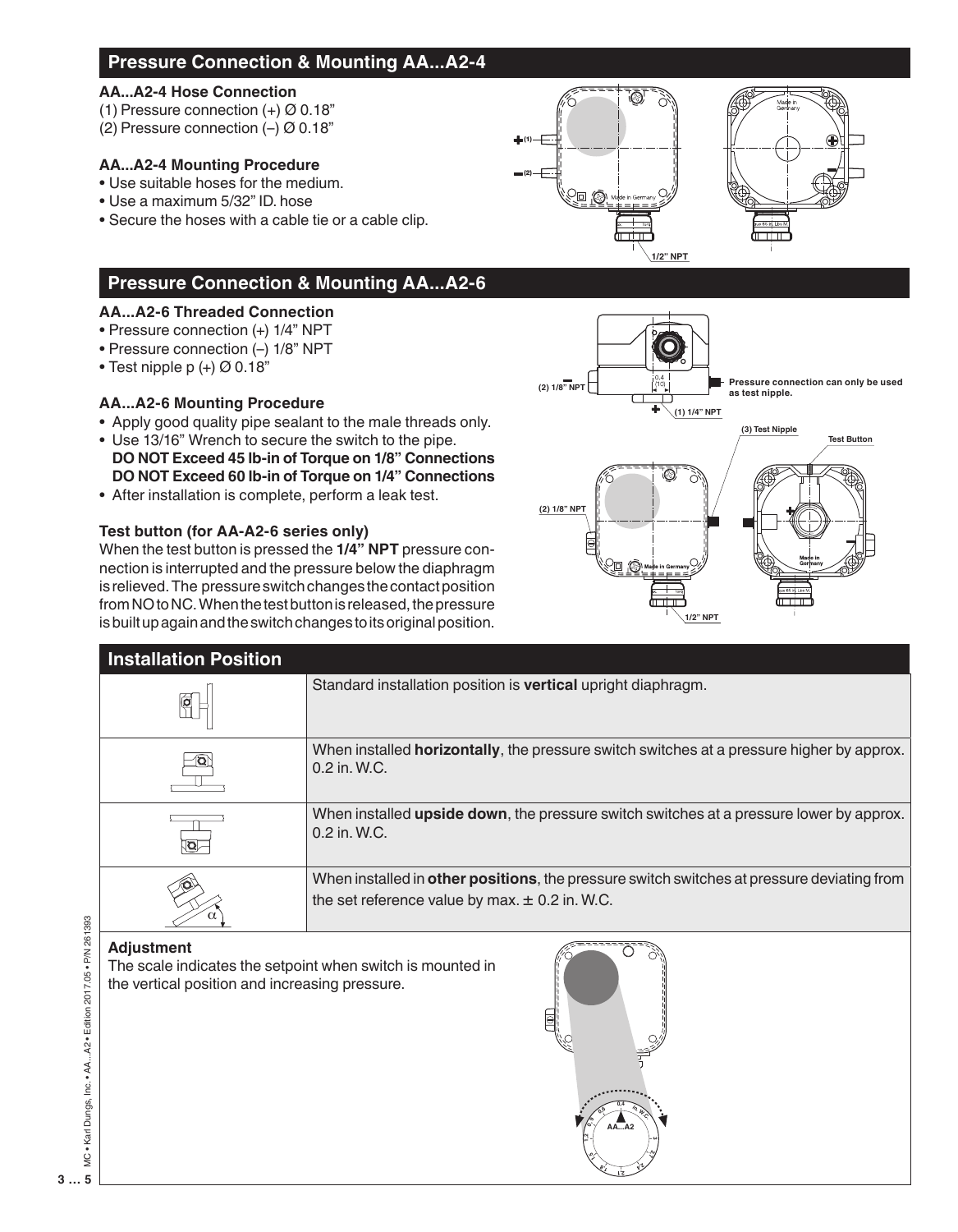# **Application & Connection Examples**



AA...A2 is connected to the air duct with the  $p2$  (-) connection.  $p1$  (+) is not con-

Do not seal the p1 (+) connection; it must

**Prevent dirt from entering l** into the device through con-

**System vacuum monitor**

nected with the air duct.

be open to the atmosphere.

#### **Filter monitoring**

To monitor a filter, the AA...A2 can be connected as shown above.



#### **Blower monitoring**

For blower monitoring, connect connection  $p1 (+)$  to the air duct on the downstream side of the blower and connection p2 (-) to the air duct upstream of the blower.

**Note: For NFPA 86, a manual reset may be required if this switch trips during operation.**

## **Wiring**

**nection p1(+)**

- 1. Remove the clear cover from the switch.
- 2. Use 14 or 16 AWG wire rated for at least 75 °C.
- 3. Route the wires through the conduit connector.
- 4. Connect the wiring to the appropriate screw terminals.
- 5. Replace the clear cover from the switch.



**All wiring must comply with local electrical codes, ordinances and regulations.**

**Do not exceed the switch ratings given in the specifications and on the switch.**

# **Operation & Adjustment**

#### **Adjusting the Set Point**

- 1. Remove the clear cover  $\odot$  from the switch.
- 2. Adjust the switch to the desired set point by turning the dial. The white arrow on the dial indicates the set point 2.
- 3. After adjusting the set point, verify that the pressure switch operates as intended by using an accurate pressure gauge connected upstram of the switch.
- 4. Replace the clear cover.

#### **Automatic Reset and Operation**

The NC contact of the AA...A2 breaks when pressure rises above the set point. It makes automatically when pressure falls below set point.



**AA...A2 switching function**

**As pressure rises above setpoint:** 1 NC opens, 2 NO closes

**As pressure falls below setpoint:**

2 NO opens, 1 NC closes



**4 … 5 5 … 5** MC • Karl Dungs, Inc. • AA...A2 • Edition 2017.05 • P/N 261393